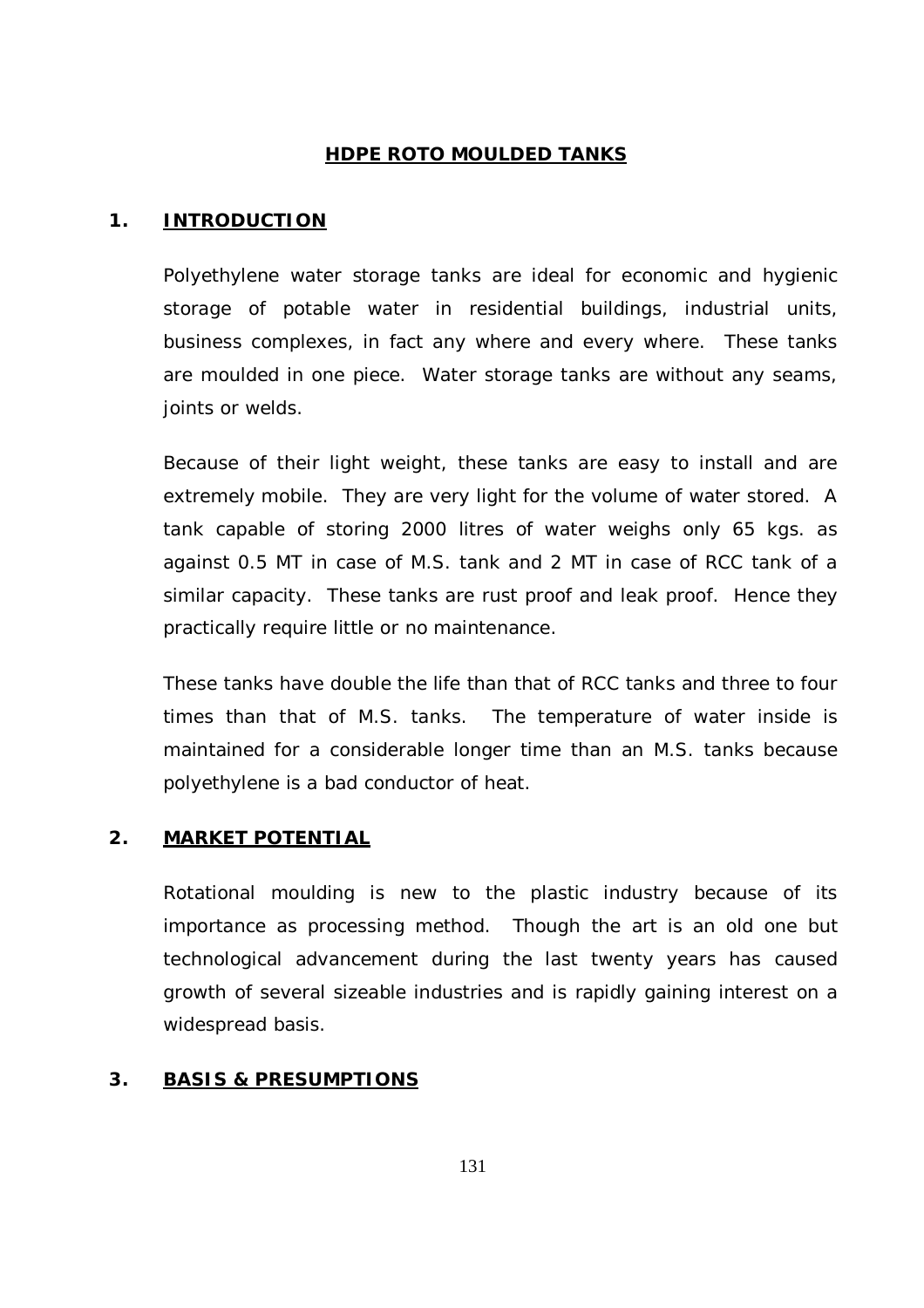(i) The output capacity is taken as 70 Kgs/hr. The unit will work at 20 hrs. per day for 25 working days in a month and 300 days in a year. The output capacity may vary from machinery to machinery and the cost of machinery may also vary from supplier to supplier.

(ii) The time period for achieving the full envisaged capacity utilisation is six months

- (iii) The labour wages are as per the prevailing rates in the market
- (iv) The rate of interest for fixed and working capital is taken as 12 per cent
- (v) The margin money requirement for this project is 30 per cent
- (vi) The pay back period of this project is 5 years
- (vii) The rate of land is taken @ Rs. 500/-per sq. mtr. and construction charges are taken @ Rs. 3500 per sq. mtr. This may also vary from place to place.
- (viii) The present profile has to be updated taking into prevailing cost of land, building, machinery etc. at the time of implementation of the project

# **4. IMPLEMENTATION SCHEDULE**

| The Time requirement for preparation of Project report :                                   | Two          |
|--------------------------------------------------------------------------------------------|--------------|
| months                                                                                     |              |
| Time requirement for selection of Site                                                     | One month    |
| Time required for registration as Small Scale Unit                                         | One          |
| Week                                                                                       |              |
| Time required for acquiring the loan<br>Machinery procurement, erection and commissioning: | Three months |
| Recruitment of labourer etc.                                                               | One month    |
| Trial runs                                                                                 | One month    |

## **5. TECHNICAL ASPECT**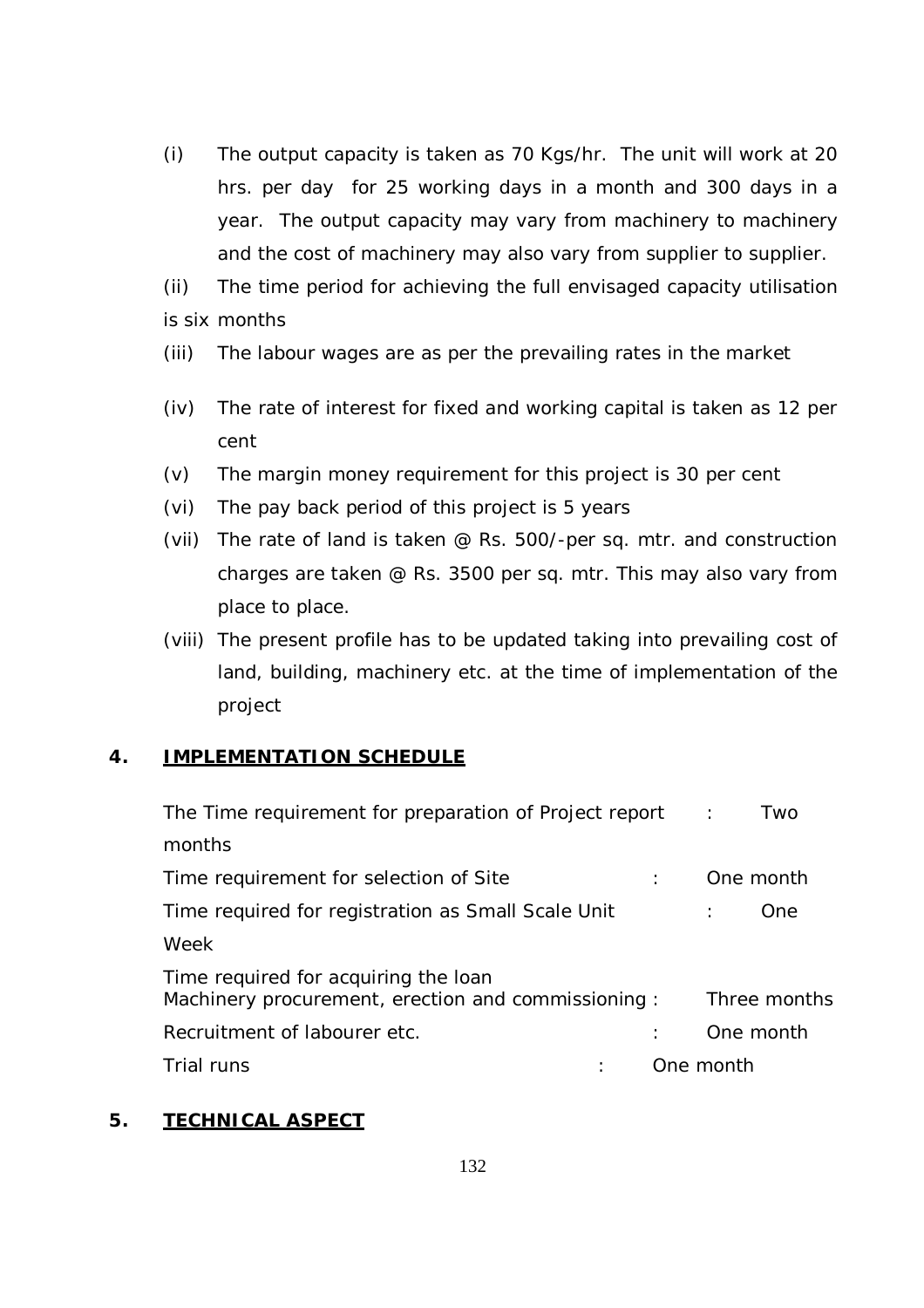#### MANUFACTURING PROCESS

Rotational Moulding is a process for producing hollow seamless containers of all sizes and shapes. The process does not involve high injection pressure or high shear rates. Black polyethylene powder of 35 mesh is weighed and charged in the mould. The mould is heated while it is being rotated about two perpendicular axes. Simultaneously a porous skin is formed on the mould surface which gradually melts as the heating cycle progresses. At the end of heating cycle a layer of homogenous uniform thick wall is formed. The mould then enters a cooling station where forced air/water spray cools the mould. It is then positioned in a work zone where the mould is opened, the tank is removed and the mould is recharged for next cycle.

#### **6. QUALITY & STANDARD**

Rotational moulded Polythene water storage tanks can be manufacture as per IS 12701-1989.

45

#### **7. PRODUCTION CAPACITY** (Per Annum)

- (a) Quantity (M.T.) : 420 M.T.
- (b) Value (Rs.) : 3,99,00,000.00

#### **8. TOTAL POWER REQUIREMENT**

Total connected load (KW) : 70

#### **9. POLLUTION CONTROL MEASURES**

The unit does not create any pollution. However, a proper ventilation should be made in the processing area for the better circulation of the fresh air.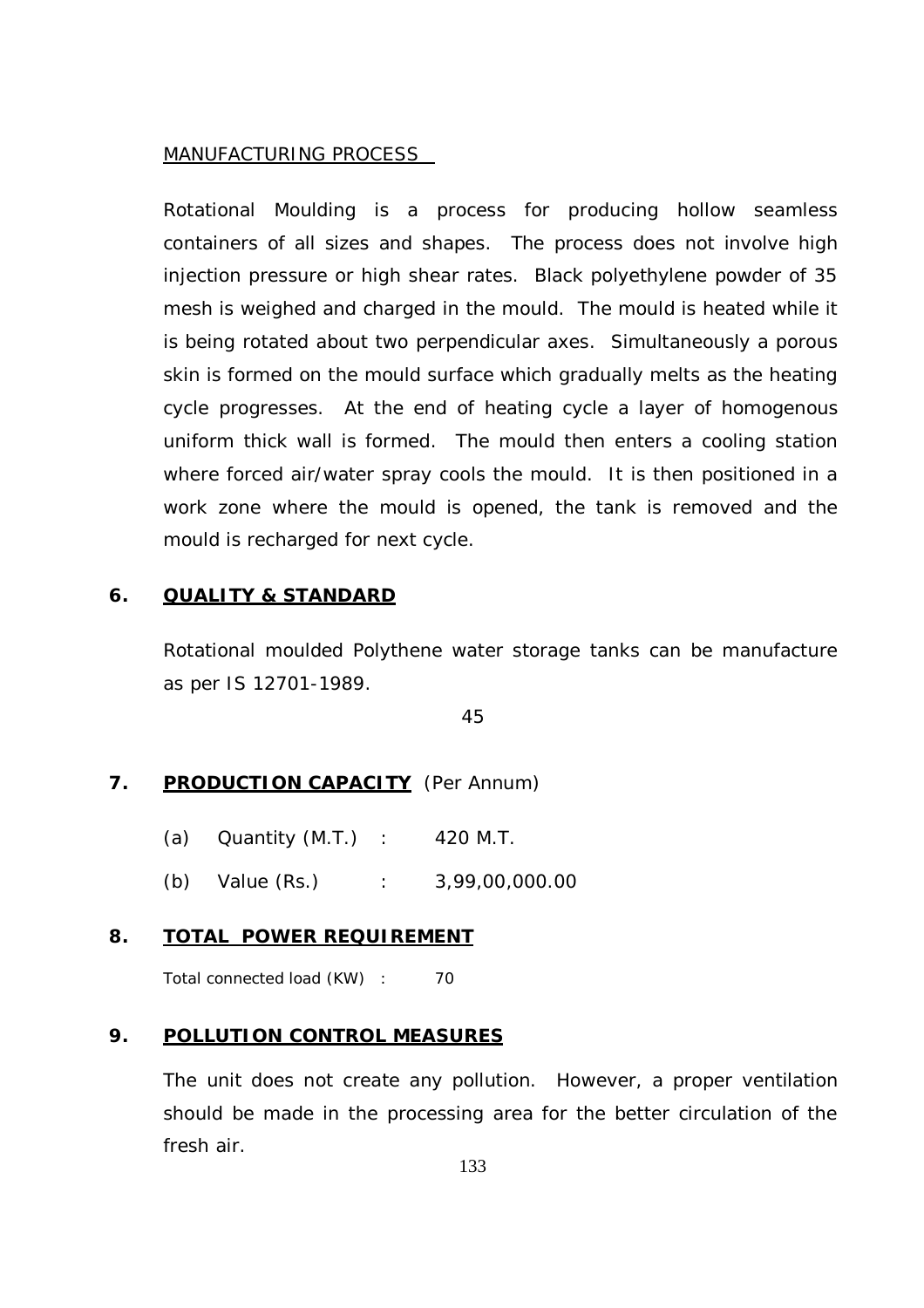### **10. ENERGY CONSERVATION**

Entrepreneurs may select energy efficient machinery and proper planning has also to be made for saving energy in the unit.

### **11. FINANCIAL ASPECT**

#### A. FIXED CAPITAL

i) LAND & BUILDING: Area sq. mtrs. Rate Rs. per Sq. mtr. (Rs.)

| 800<br>Land<br><b>Building</b><br>500 |  | 500<br>3500 | 4.00.000.00<br>17,50,000.00 |
|---------------------------------------|--|-------------|-----------------------------|
|                                       |  |             |                             |
|                                       |  | Total:      | 21,50,000.00                |

--------------------

#### ii) MACHINERY & EQUIPMENT:

Sr. No. Description of machines Qty.(Nos.)

(Rs.)

- (a) Production Unit
- i) Rock-N-Roll Machine 19,00,000.00 Moulding Dies & Moulds – Cap. 70 Kg/hr.
	- ii) Scrap Grinder

75,000.00

- (b) Testing Equipment & Other Accessories
	- 1,25,000.00

#### 46

(c) Electrification & Installation @ 10% of cost & machinery 2,10,000.00 (a) & (b) (d) Pre-operative expenses 50,000.00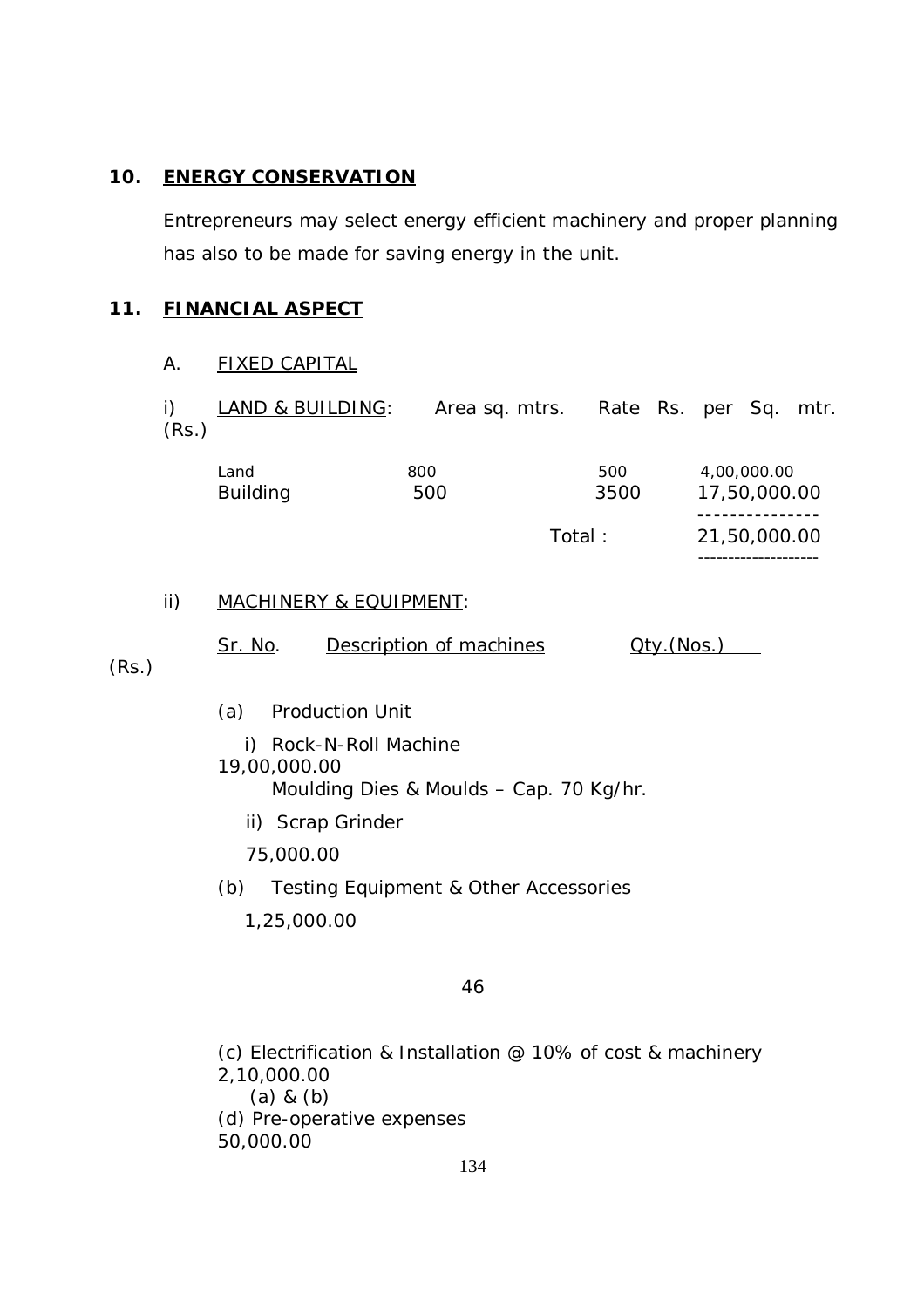Total cost of machinery & equipment ( a to d )

23,60,000.00

(e) Cost of Moulds & Dies

6,00,000.00

(f) Cost of Office Equipment/Furniture/Computers etc. 3,00,000.00

| Total: | 32,60,000.00 |
|--------|--------------|
|        |              |

Fixed Capital =  $(i) + (ii) = 21,50,000 + 32,60,000 =$ 54,10,000.00

# B. WORKING CAPITAL

# i) Staff and Labour (Per Month)

|          | Designation                          |   | Nos. Salary (Rs.)           | (Rs.)     |
|----------|--------------------------------------|---|-----------------------------|-----------|
|          | Production Engineer/Manager          | 1 | 10,000.00                   | 10,000.00 |
|          | <b>Sales Executive</b>               | 1 | 5,000.00                    | 5,000.00  |
|          | Accountant-cum-Store Keeper          |   | 4,000.00<br>1               |           |
| 4,000.00 |                                      |   |                             |           |
|          | Watchman                             | 2 | 3,000.00                    | 6,000.00  |
|          | <b>Skilled Workers</b>               | 3 | 3,500.00                    | 10,500.00 |
|          | Helpers                              |   | 3,000.00                    | 9,000.00  |
|          |                                      |   | Total:                      | 44,500.00 |
| 4,450.00 | Add perquisite $@$ 10% of the Salary |   |                             |           |
|          |                                      |   | Total:                      | 45,000.00 |
| (Rs.)    | ii)<br>Raw Material (Per Month)      |   | Rate Rs./MT<br>$Qty.$ (M.T) |           |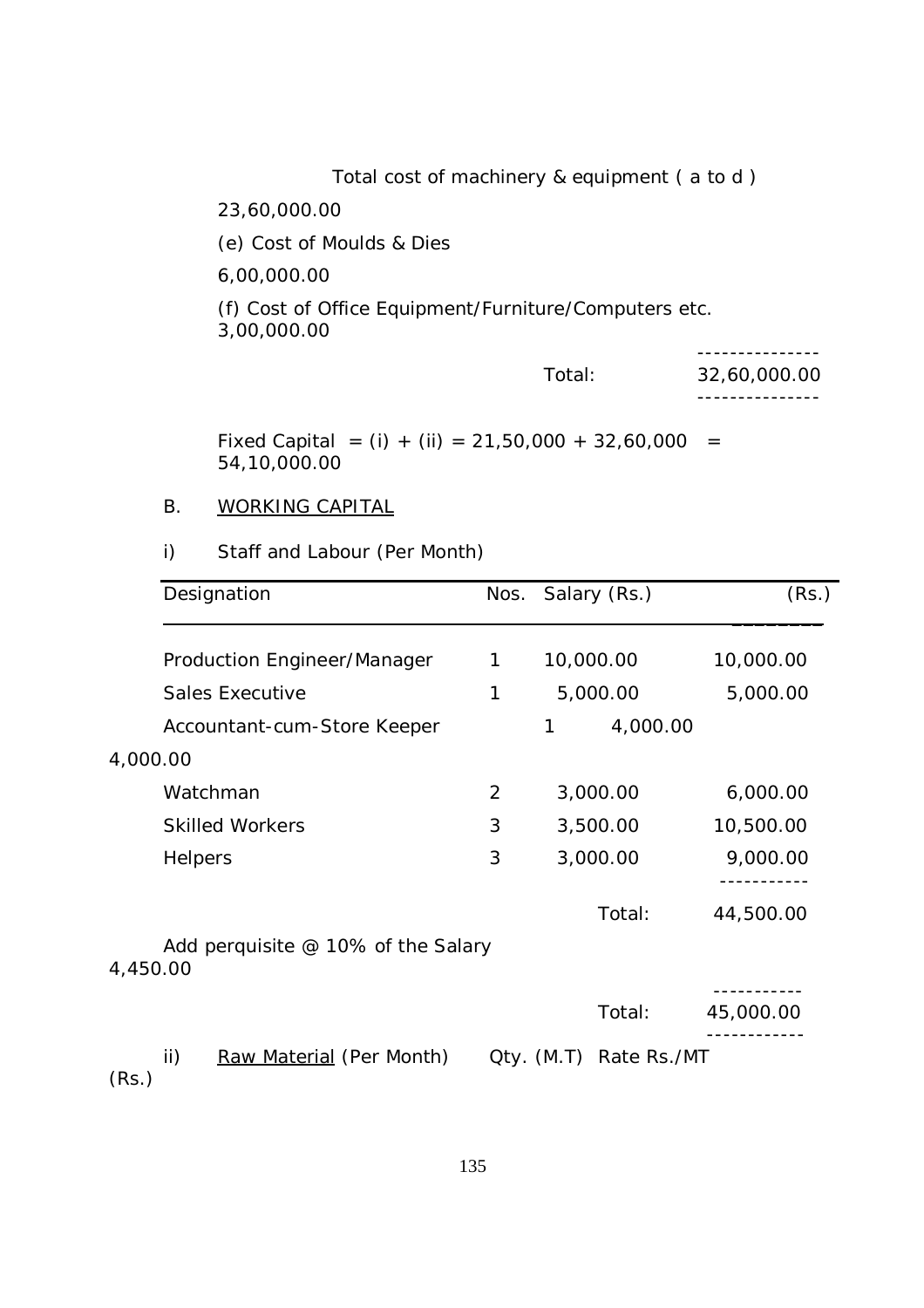|          |              |             | <b>HDPE Granules</b><br>26,25,000.00                           | 35 | 75,000 |                         |
|----------|--------------|-------------|----------------------------------------------------------------|----|--------|-------------------------|
| iii)     |              |             | Utilities (per month):                                         |    | (Rs.)  |                         |
|          |              | a)          | Power<br>(60% utilisation x 70 KW x 500 hrs. x Rs. 5 per unit) |    |        | 1,05,000.00             |
| 5,000.00 |              | b)          | Water                                                          |    |        |                         |
|          |              |             |                                                                |    | Total: | --------<br>1,10,000.00 |
| (Rs.)    | iv)          |             | Other Contingent Expenses (Per month)                          |    |        |                         |
|          |              | gg)         | Repairs and Maintenance<br>3,000.00                            |    |        |                         |
|          |              | hh)         | <b>Transportation Charges</b>                                  |    |        | 5,000.00                |
|          |              | ii)         | Postage and stationery                                         |    |        | 1,000.00                |
|          |              | jj)         | Telephone/Fax/Computer<br>2,000.00                             |    |        |                         |
|          |              | kk)         | <b>Consumable Stores</b><br>1,000.00                           |    |        |                         |
|          |              | $\parallel$ | Advertisement & Publicity<br>2,000.00                          |    |        |                         |
|          |              |             | mm) Insurance                                                  |    |        | 5,000.00                |
|          |              | nn)         | Miscellaneous Expenses<br>1,000.00                             |    |        |                         |
|          |              |             |                                                                |    | Total: | 20,000.00               |
| 12.      |              |             | <b>TOTAL WORKING CAPITAL</b> (Per Month)                       |    |        |                         |
|          | $\mathsf{i}$ |             | Staff and Labour                                               |    |        | 45,000.00               |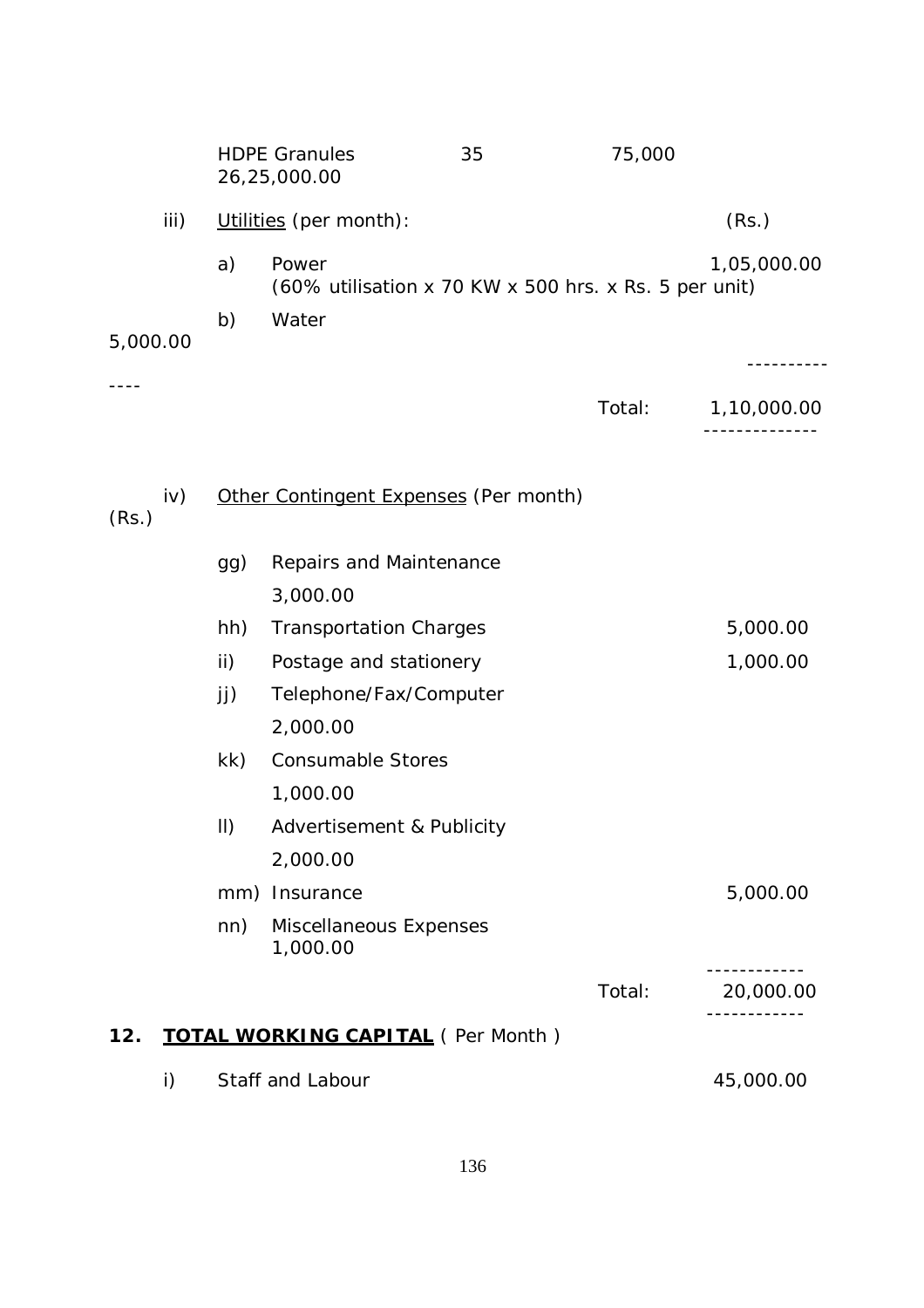ii) Raw Material

26,25,000.00

- iii) Utilities 1,10,000.00
	-

---------------

---------------

- iv) Other Contingent Exp. 20,000.00
	- Total: 28,00,000.00

Working Capital for 3 months 84,00.000.00

# **13. TOTAL CAPITAL INVESTMENT**

(Rs.)

- A. Fixed Capital
- 54,10,000.00 B. Working Capital for 3 months

84,00,000.00

-----------------

Total: 1,38,10,000.00 -----------------

### **14. FIANCIAL ANALYSIS** (Rs.)

- A. Cost of Production (per year) (300 days)
	- (a) Total Recurring Cost
- 3,36,00,000.00
	- (b) Depreciation on building  $@$  5%
- 87,500.00
	- (c) Depreciation on machinery& equipment @ 10%
	- 2,36,000.00
	- (d) Depreciation on Dies, Moulds & office equipment @ 20%
	- 1,80,000.00

(f) Interest on total Capital Investment @ 12% 16,57,200.00

-----------------

Total: 3,57,60,700.00

-----------------

48

Or Say Rs.

3,57,60,000.00

B. Sales/Turn over (per year)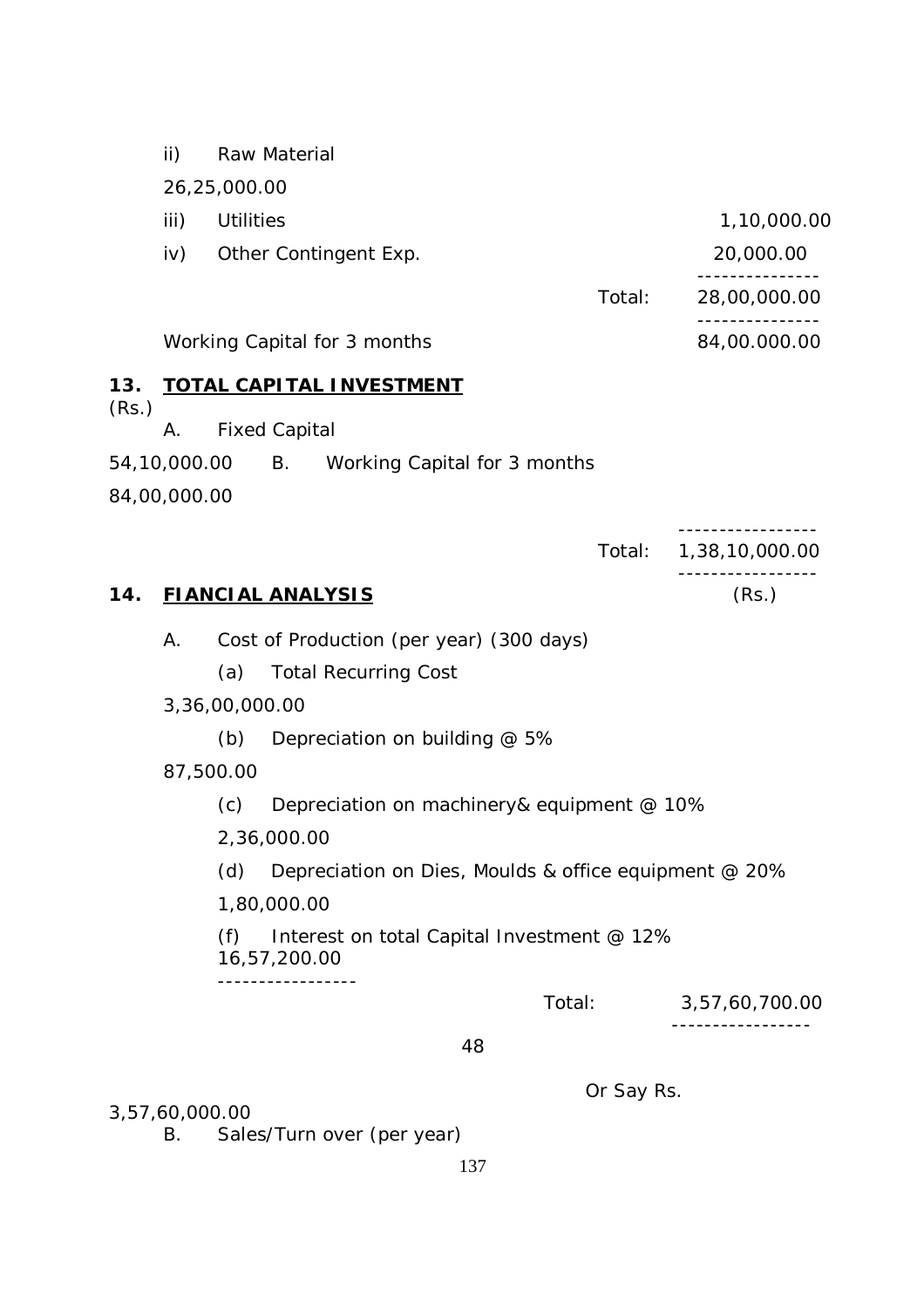|             | Item           |                                                                        |     |                                       |       | Qty.(MT) Rate (MT) Value (Rs.)                      |         |                 |              |
|-------------|----------------|------------------------------------------------------------------------|-----|---------------------------------------|-------|-----------------------------------------------------|---------|-----------------|--------------|
|             |                | <b>HDPE Rotomoulded Tanks</b><br>3,99,00,000.00                        |     |                                       | 420   |                                                     | 95,000  |                 |              |
| C.          |                | Net Profit (Per year)                                                  |     |                                       |       |                                                     |         |                 |              |
|             |                | Sales $(Rs)$ – Cost of Production $(Rs.)$                              |     |                                       |       |                                                     |         | $\!\!\!=\!\!\!$ | Profit       |
|             | (Rs.)          |                                                                        |     |                                       |       |                                                     |         |                 |              |
|             |                | 3,99,00,000 - 3,57,60,000<br>41,40,000.00                              |     |                                       |       |                                                     |         |                 | $=$          |
| D.          |                | Net Profit Ratio                                                       | $=$ | Net Profit x 100                      | Sales |                                                     |         |                 |              |
|             |                |                                                                        | $=$ | <u>41,40,000 x 100</u><br>3,99,00,000 |       |                                                     | $=$ $-$ | 10.37%          |              |
| Ε.          |                | Rate of Return                                                         |     | $=$                                   |       | Net Profit x 100<br><b>Total Capital Investment</b> |         |                 |              |
|             |                |                                                                        | $=$ | <u>41,40,000 x 100</u><br>1,38,10,000 |       |                                                     |         | $=$             | 30.00%       |
| $F_{\perp}$ |                | <b>Break-even Point</b>                                                |     |                                       |       |                                                     |         |                 |              |
|             |                | Fixed Cost (Per Year)                                                  |     |                                       |       |                                                     |         |                 | (Rs.)        |
|             | a)             | Depreciation on Building @ 5%                                          |     |                                       |       |                                                     |         |                 |              |
|             |                | 87,500.00                                                              |     |                                       |       |                                                     |         |                 |              |
|             | b)             | Depreciation on Machinery & Equipment @ 10%                            |     |                                       |       |                                                     |         |                 |              |
|             |                | 2,36,000.00                                                            |     |                                       |       |                                                     |         |                 |              |
|             | $\mathsf{C}$ ) | Depreciation on Moulds/Dies & Office Equipment<br>1,80,000.00<br>@ 20% |     |                                       |       |                                                     |         |                 |              |
|             | d)             | Insurance                                                              |     |                                       |       |                                                     |         |                 | 24,000.00    |
|             | e)             | Interest on total capital investment                                   |     |                                       |       |                                                     |         |                 | 16,57,200.00 |
|             | f)             | 40% of salary and wages                                                |     |                                       |       |                                                     |         |                 | 2,16,000.00  |